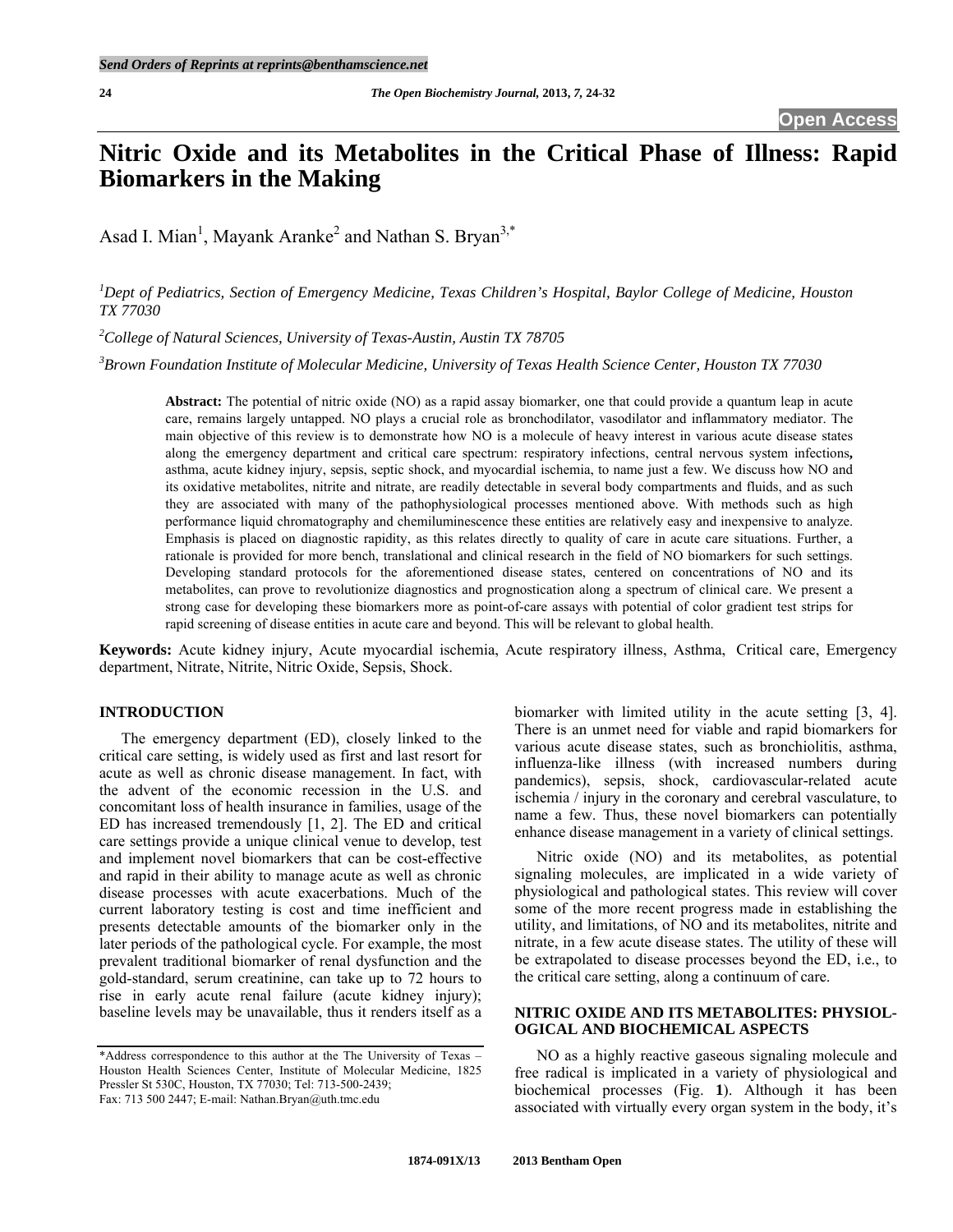most important roles are 3 fold: regulation of blood flow in the vascular endothelium (vascular homeostasis), neurotransmission and host defense mechanisms [5].

 The predecessor to part of NO produced in the body is the semi-essential amino acid L-arginine (Fig. **2**). NO production is catalyzed by 3 isoforms of NO synthase (NOS): endothelial or eNOS by vascular endothelium in the cardiovascular system, neuronal or nNOS, primarily operational in producing NO as a neurotransmitter, and inducible or iNOS, produced by a variety of cells (endothelial and otherwise) for a variety of reasons, including an immune-mediated or inflammatory response [6]. Both the calcium dependent NOSs (eNOS and nNOS), have transient activities and thus exhibit relatively low concentrations, usually ranging in the nM range, while the





Fig. (2). The nitric oxide (NO), nitrite (NO<sub>2</sub>) and nitrate (NO<sub>3</sub>) cycle. Formation of NO, oxidation to nitrite and nitrate (collectively, NOx), and their potential as biomarkers for disease processes in the acute care setting. Acute kidney injury (AKI); Cerebrospinal fluid (CSF); Central nervous system (CNS); Cyclic guanylate monophosphate (cGMP); Fractional excretion of nitric oxide (feNO); Guanylate triphosphate (GTP); Nitric oxide synthase (NOS); Soluble guanylate cyclase (sGC).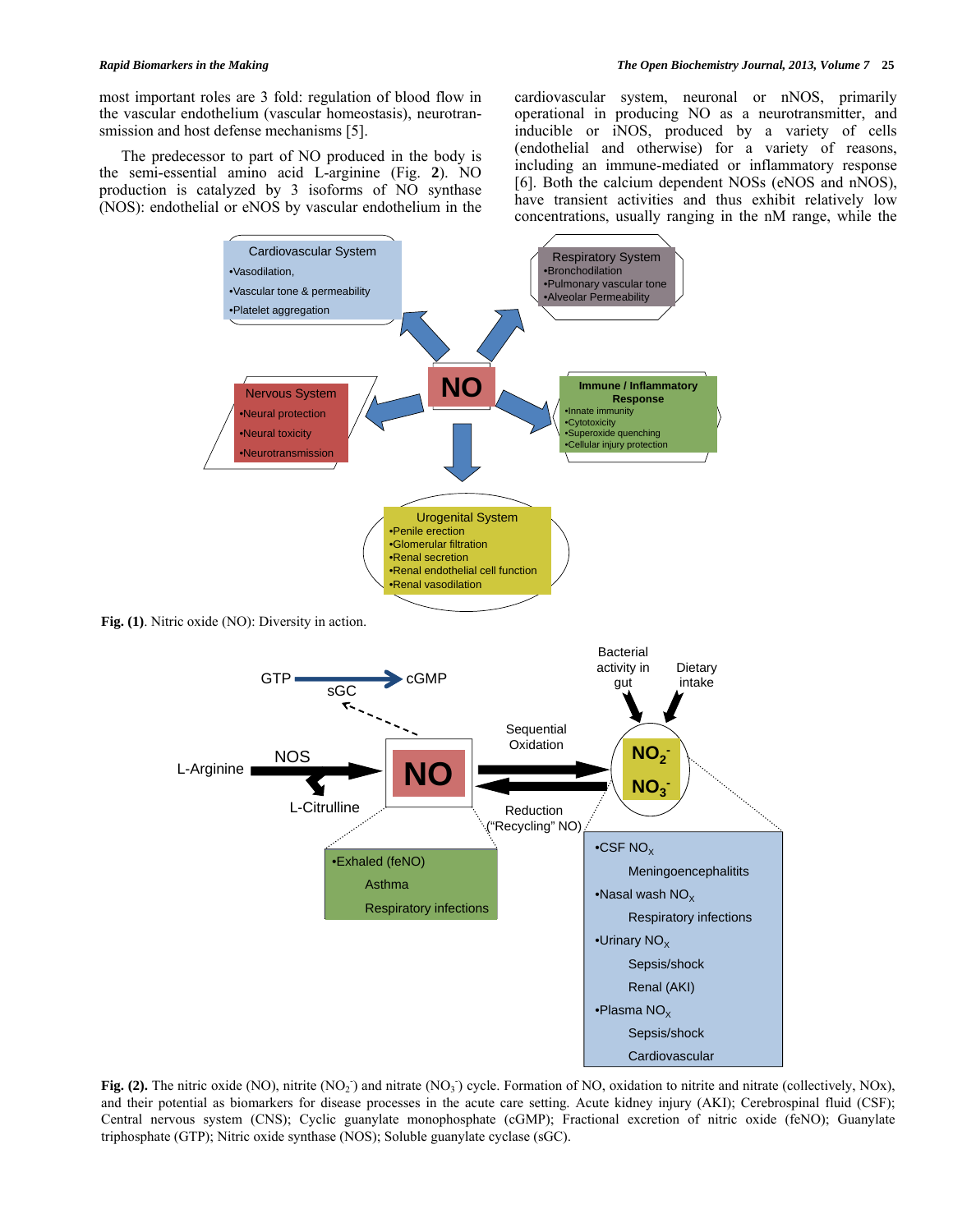cytokine activated, calcium independent, iNOS is long lasting, generating higher concentrations of NO, usually in the µM range [6]. As a vascular effector, NO rapidly diffuses from its site of generation in endothelial cells into adjacent smooth muscle cells, where it activates soluble guanylate cyclase (Fig. **2**). The latter enzyme converts GTP to cGMP, the second messenger that affects vascular smooth muscle relaxation [7].

 Once produced and active, NO can exist as the nitrosium cation  $(NO+)$ , the nitroxyl anion  $(NO-)$ , and a NO free radical (all with half lives  $\leq 20$  s in circulation); all of these forms then undergo a sequential oxidation or nitrosation of water to form the more stable NO metabolites, nitrite  $[t<sub>1/2</sub>=110$  s in blood] and nitrate  $[t<sub>1/2</sub>=5-8$  h in blood] [8] (Fig. **2**). Fig. (**2**) also shows that nitrate and nitrite (collectively referred to as NOx) can be recycled to produce NO (via reduction) in various ways, one of which is the enterosalivary circulation of endogenous nitrate, an essential pathway in maintenance of NO homeostasis [8-11]. NOx in blood as an index of eNOS activity has been widely used as routine indirect measure of NO levels [12-15]. Recent studies have indicated that nitrite is an important signaling molecule in its own right [16, 17]. Since it can be reduced back to NO given appropriate circumstances, this has led to intense interest in this relatively simple molecule [18]. A significant contribution of circulating levels of NOx is from dietary intake of those moieties, and these can vary tremendously from diet to diet [8]. During fasting conditions with low dietary intake of NOx, enzymatic formation of NO via NOS accounts for the majority of circulating NOx. Nitrate and nitrite have been shown to be biomarkers for cardiovascular and other diseases from both diagnostic and therapeutic aspects [6, 8]. In addition to blood, urinary levels of NOx provide a means to assess systemic production of NO *in vivo*, however, with the caveat that urinary (or plasma) levels are truly reflective of endogenous production of NO, dietary ingestion of NOx, as well as from bacterial activity in the gut [6, 8].

 The interaction of NO and NOx with other moieties such as superoxide (to form peroxynitrite), thiols (to form Snitrosothiols), secondary amines (to form N-nitrosoamines), and metals (to form nitrosyl-heme) is also important physiologically. As a free radical NO is bactericidal at baseline, however, it has the additional property of scavenging superoxide and by doing so protects against injury [6]. The double edged nature of this reaction though is evidenced by the resultant peroxynitrite, a potent cytotoxic agent, implicated in disease processes, and an area of intense research effort [19].

# **NO AND ITS METABOLITES IN ACUTE DISEASE PROCESSES**

# **NO and its Metabolites as Markers of Ongoing Infection and Inflammation**

 In addition to the various physiological and biochemical properties and functions described above, NO can also be a biomarker for many inflammatory disease states, either local to the tissue where generated or systemically. The effects of NO as an inflammatory mediator have been studied in detail for a length of time. NOS and NO induction have been

shown to be innate immune effectors of infectious/inflammatory pathways [20]. The precise effect that NO has on these disease states and inflammatory mediation is still under debate. A recent study showing the temporal effects of NO metabolites in a rodent model of systemic inflammation and sepsis revealed tissue specific and time specific changes in NO metabolites [21]. This highlights '*the NO paradox'*: is NO a helpful mediator in inflammatory disease, or does it function as a cytotoxic effector of non-specific immune response? In a *'too much of a good thing'* scenario, during the immune response, moderate levels of NO prove beneficial to the organism, while excess levels lead to too much potency and thus damage.

# **NO and its Metabolites in Acute Respiratory Infections**

 Respiratory syncytial virus (RSV) and influenza can cause major respiratory infections. RSV is the most common cause of lower respiratory tract infections in children, including bronchiolitis and pneumonia [22, 23]. There is a broad spectrum of disease severity for bronchiolitis, the leading cause of hospitalization for infants in the U.S. with associated hospitalization costs in excess of \$500 million per year, as well as responsible for frequent ED visits [24, 25]**.**  Pandemics like the 2009 novel swine-origin influenza A (H1N1) virus (nH1N1) pose significant challenges: increased transmission relative to seasonal influenza, severe disease in patients with medical co-morbidities, and difficulty in predicting which patients with viral respiratory symptoms are at risk for influenza complications [26]. In the evaluation of acutely ill patients with respiratory infections, risk stratification may be achieved by utilizing biomarkers, augmenting clinical decision-making, thus improving outcomes. This is particularly relevant to the acute care setting.

 During influenza virus infection, epithelial cells, macrophages, lymphocytes and other cells release a complex series of cytokines and chemokines in an attempt to overcome viral replication and disease progression [27-29]. NO, a key mediator of airway inflammation is also released. It is unclear if increased NO activity is a marker of clinical disease, of the innate antiviral response, or associated significantly with a unique respiratory virus infection [30]. In the murine model of RSV for instance, NO production in the lungs appears to be associated with viral clearance and lung disease [31]. iNOS activity and production of NO were associated with enhanced clearance of RSV, yet they were also associated with airway inflammatory changes and airway dysfunction [31]. In murine studies of experimental influenza A-triggered pneumonia, excessive NO biosynthesis, as measured by its metabolites nitrate and nitrite, was demonstrated in the lungs [32, 33]. This suggested that the metabolites may be markers of influenzamediated disease in the respiratory tract.

 In humans, NO is produced in the upper and lower respiratory tract. It can be detected in exhaled air of healthy individuals and at increased levels in subjects with pulmonary disease, including asthma (see below), bronchiectasis and upper respiratory infections [34-38]. In aqueous solutions, NO is rapidly converted to distinct oxides of nitrogen, which may thus be potential biomarkers of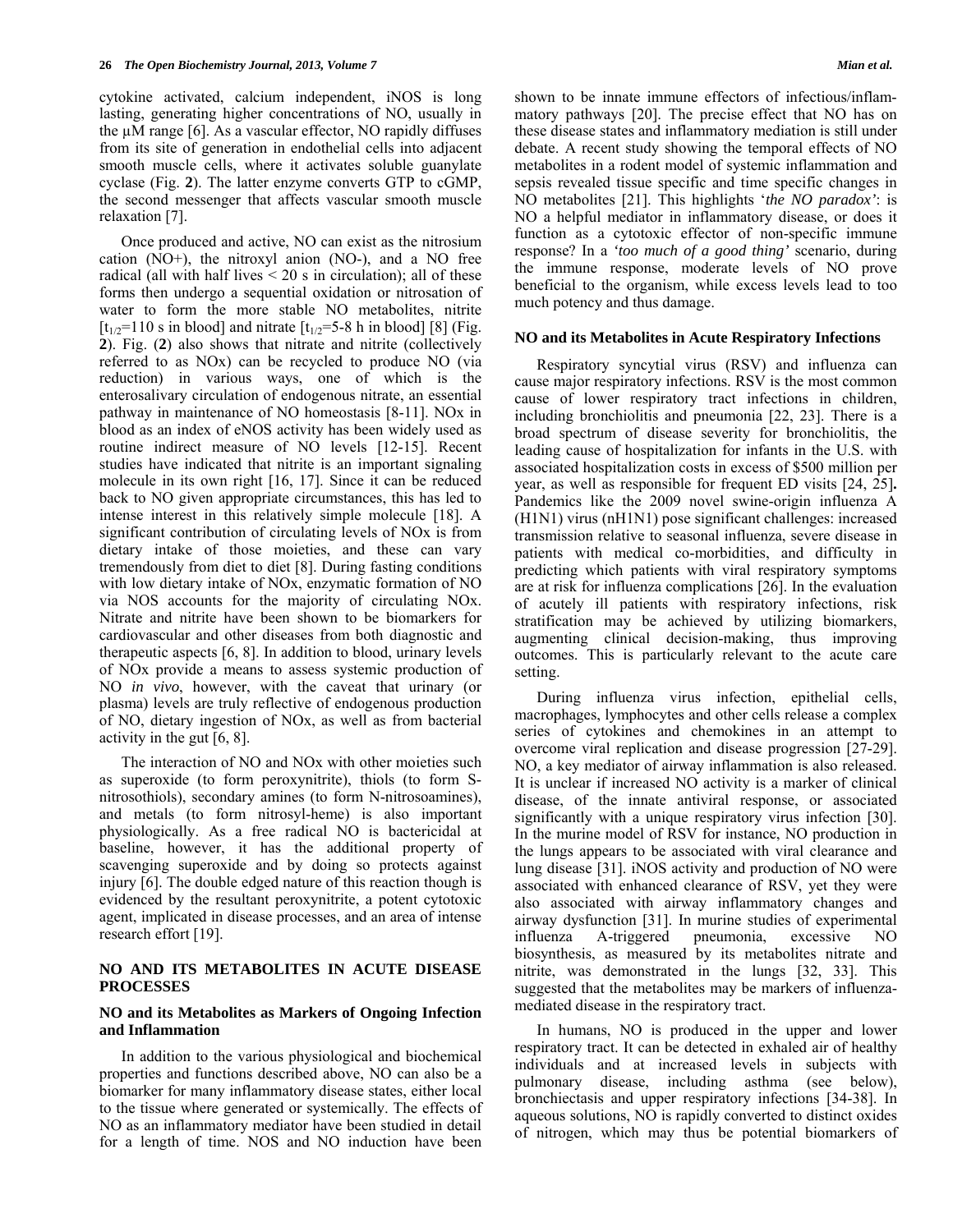disease severity in acutely ill patients presenting with influenza-like-illness (ILI) [35, 39]. During the 2009 nH1N1 pandemic, we collected nasal wash specimens from children with acute ILI, and then measured NOx concentration in the nasal secretions by HPLC. Overall, our data suggested that concentration of NO-derived nitrate in nasal secretions in children may be related to type of viral pathogen causative for acute ILI: RSV subtype B-associated ILI had higher nasal wash nitrate compared to all other viruses combined (*P=0.002*) [40]. Ongoing studies will determine the predictive potential of this putative biomarker for important disease outcomes in sicker patients requiring critical care.

 Exhaled NO has been studied as a putative biomarker for respiratory infections caused by influenza, rhinovirus and other viral pathogens, but the data have been equivocal [41, 42]. The conflicting data above may simply reflect technical issues in measuring exhaled NO. This methodology is cumbersome to achieve in the pediatric population, either inpatient or ED. The newer NIOX-MINO hand-held NO detector has proven to be as reliable as the older, stationary chemiluminescence analyzer, the Ecomedics (ECO) [43]. Its portability may make it easier to handle in acute care settings of the ED or critical care. Focusing on stable NO metabolites in nasal secretions from patients with acute ILI may still be the better approach because of ready accessibility. Future studies are needed that can establish correlations between nasal secretion NOx and exhaled NO for acute ILI either in the ED or critical care settings.

# **NO and its Metabolites in Acute Central Nervous System (CNS) Infections**

 Meningitis can be a severe infection of the CNS. Bacterial meningitis, in particular, remains an important public health problem worldwide, with several studies confirming the devastating neurological sequelae that may result from it [44]. Cases of varying severity are likely to pass through the ED; and the more severe ones then sent to critical care. Early cerebrospinal fluid (CSF)-based biomarkers are needed that may be able to predict severity, so that potentially sicker patients can then get critical care support. NO and its metabolites in the CSF may represent such a biomarker. Studies have shown that patients admitted to the hospital with bacterial meningitis and influenzaassociated encephalopathy had higher levels of CSF NOx as compared to controls [45]. In another study, patients with RSV infection and symptoms of encephalitis, encephalopathy or seizures were found to have a higher concentration of CSF NOx compared with those with influenza positive encephalopathy or those without meningitis [46]. Neither were the studies set up in the ED nor did they analyze CSF NOx in meningitis from different pathogens in the same setting. Using a rapid HPLC-based assay for detection of these metabolites in CSF in the acute setting may add to the current armamentarium for helping in early diagnosis of different forms of meningitis and may be predictive of disease severity. Detecting CSF NOx in a rapid assay may be particularly helpful in cases that are difficult to interpret, such as in cases of CSF pleocytosis. The added information may help guide management, ultimately resulting in better disease outcomes.

# **NO in Acute Asthma Exacerbations**

 Asthma is a major public health issue [47]. Acute asthma exacerbations are common causes for pediatric and adult ED visits with significant morbidity and mortality associated with them [48]. Prompt diagnosis and treatment in the ED and beyond are needed. There are no definitive diagnostic and predictive tests for asthma, specifically in the acute setting. NO is thought to play an important role in the pathogenesis of asthma by modifying airway hyperreponsiveness and inflammation. Studies in asthmatic children and adults have shown that fractional excretion of nitric oxide (feNO) reflects the degree of airway inflammation, with higher levels correlating with severity of disease, likely secondary to inflammation. As such, it can be a non-invasive biomarker for severity of the disease process and response to treatment [49-51]. In several studies the adequacy of anti-inflammatory treatment for chronic asthma has been demonstrated by lowered concentration of feNO [52-55], indicating the potential of NO as a management tool for asthma. Based on this, Kwok *et al*. performed a crosssectional study in children 2-18 years of age presenting to an urban ED with an acute asthma exacerbation [56]. Using a tidal breathing method and a chemiluminescence-based NO analyzer, they showed that only 68% of the subjects could provide adequate breaths for feNO measurements [56]. Furthermore they showed that this method had limited utility in the acute management of childhood asthma. A more definitive answer for the utility of feNO in the acute setting may be obtained in a study that follows the patients over a longer duration than the typical 2-4 hour period covered by Kwok *et al.* [56]. Although it may have been harder for children to manage the respiratory maneuvers for the feNO determination, it may be a more reliable tool for the adult asthmatic population in acute care settings. Finally, an easier to use device may be the answer. More recently, the portable NIOX-MINO, mentioned above, has shown a high correlation ( $r = 0.97$ ,  $P < 0.001$ ) with the more conventional chemiluminescence device (NIOX) [57]. More encouraging was that in the 55 children enrolled (4-9 years of age), up to 73% successfully provided feNO measurements, and thus this may be a better tool for screening as well as management of acute asthma in the pediatric and adult population [57].

 Since NO is a ubiquitous signaling molecule, perturbations in the NO pathway in the asthmatic airway over time may be reflected in changes in levels of NO metabolites measured elsewhere, such as plasma and urine. Determining ratios between the levels of NO and its metabolites by sampling different compartments may reveal a time course reflecting evolution of the disease. Thus we may be able to monitor NO from different compartments in different settings (first in the ED and then during critical care) and at different times indicating its biomarker potential for asthma severity and management. Having better tools to diagnose, predict and manage an acute asthma exacerbation would help reduce the burden of this illness, particularly in the pediatric population that is disproportionately affected by this problem.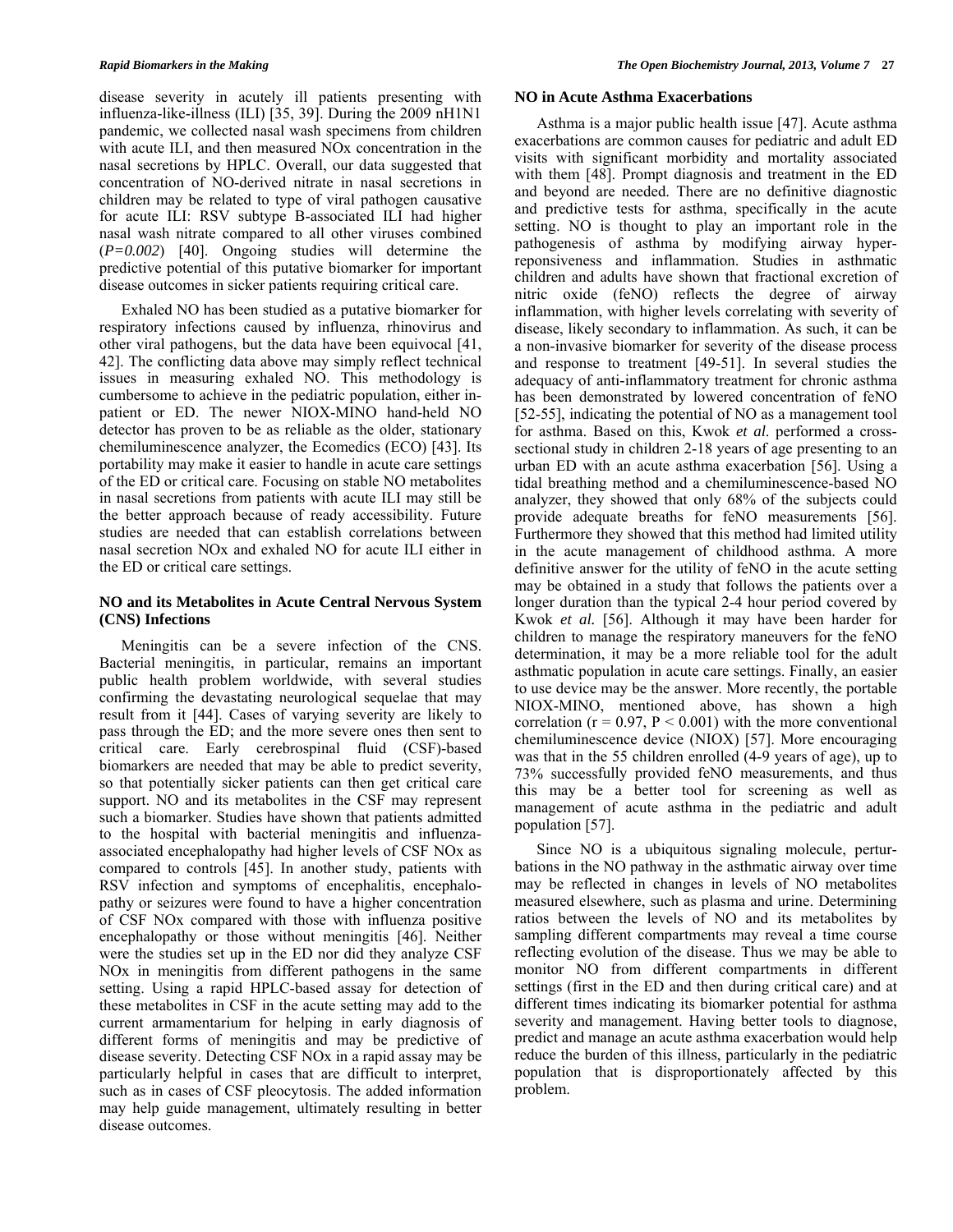#### **NO and its Metabolites in Acute Kidney Injury**

 Acute kidney injury (AKI) is a common complication among ambulatory and hospitalized patients, and can cause significant morbidity and mortality, specifically in patients in critical care medicine [58-61]. Patients, including pediatric ones, who are or will get critically ill from AKI are likely to pass through the ED [3, 4]. As alluded to in the introduction to this review, the conventional biomarker for AKI, namely serum creatinine, can take up to 3 days for an elevation or change from baseline, indicative of worsening renal function [60, 62, 63]. Thus, additional early biomarkers are needed that can be diagnostic and prognostic of AKI in the ED and critical care settings, at a time when baseline serum creatinine is either unavailable or uninformative. NO has been shown to have several functions in the kidney, depending on its concentration, site of release, and duration of action [64]. Endothelial injury and the subsequent microcirculatory dysfunction is likely a primary event in renal hypoxia with disturbances in NO-related pathways playing key roles [65]. In an adult post-ischemic model of AKI urinary concentration of NO (as measured by its metabolites nitrate and nitrite) were markedly lower suggesting that this was a reflection of potential endothelial damage in the kidney [66]. Thus, we conducted a study to test the hypothesis that urinary concentration of nitrate and nitrite would be decreased in early AKI in children presenting to the ED [4]. We showed that in 252 patients, 0- 19 years of age presenting to the pediatric ED, lower concentration of urinary nitrate, but not nitrite, was significantly associated with AKI (Fig**. 3**), thus indicating the potential for this as a novel urinary biomarker for AKI in the ED [4]. More encouraging was the potential for this urinary biomarker in the face of a normal serum creatinine in almost half of those with AKI [4]. Future studies are needed to evaluate fully the ability of urinary nitrate to predict important in-patient clinical outcomes, such as critical care needs, dialysis, and ultimately mortality. As mentioned above, urinary NO metabolites are a reflection of both dietary intake of NOx as well as endogenous generation of NO, thus additional studies are needed to determine whether diminished level of urinary nitrate in AKI is truly indicative of renal endothelial dysfunction.

#### **NO and its Metabolites in Sepsis and Septic Shock**

 Sepsis is defined as the systemic response to infection, and about half of those patients progress to septic shock characterized by refractory hypotension and multiple organ failure [6]. Severe sepsis and septic shock are associated with significant mortality, as high as 28% [67]. Hemodynamically, both macro- as well as microcirculatory failure is the hallmark of severe sepsis and septic shock [67].



**Fig. (3).** Urinary nitrate distinguishes patients with acute kidney injury (AKI) from those either at risk or without AKI. Data based on ref. [4], shows median urinary nitrate normalized to urinary creatinine in patients presenting to TCH [N=252]. Bar on left represents combined no AKI and at risk for AKI, whereas the one on the right represents those with AKI. Data are shown as box plots with the heavy line in the box representing the median (50<sup>th</sup> percentile) and the ends of the box representing 25<sup>th</sup> and 75<sup>th</sup> percentiles, respectively. Groups were compared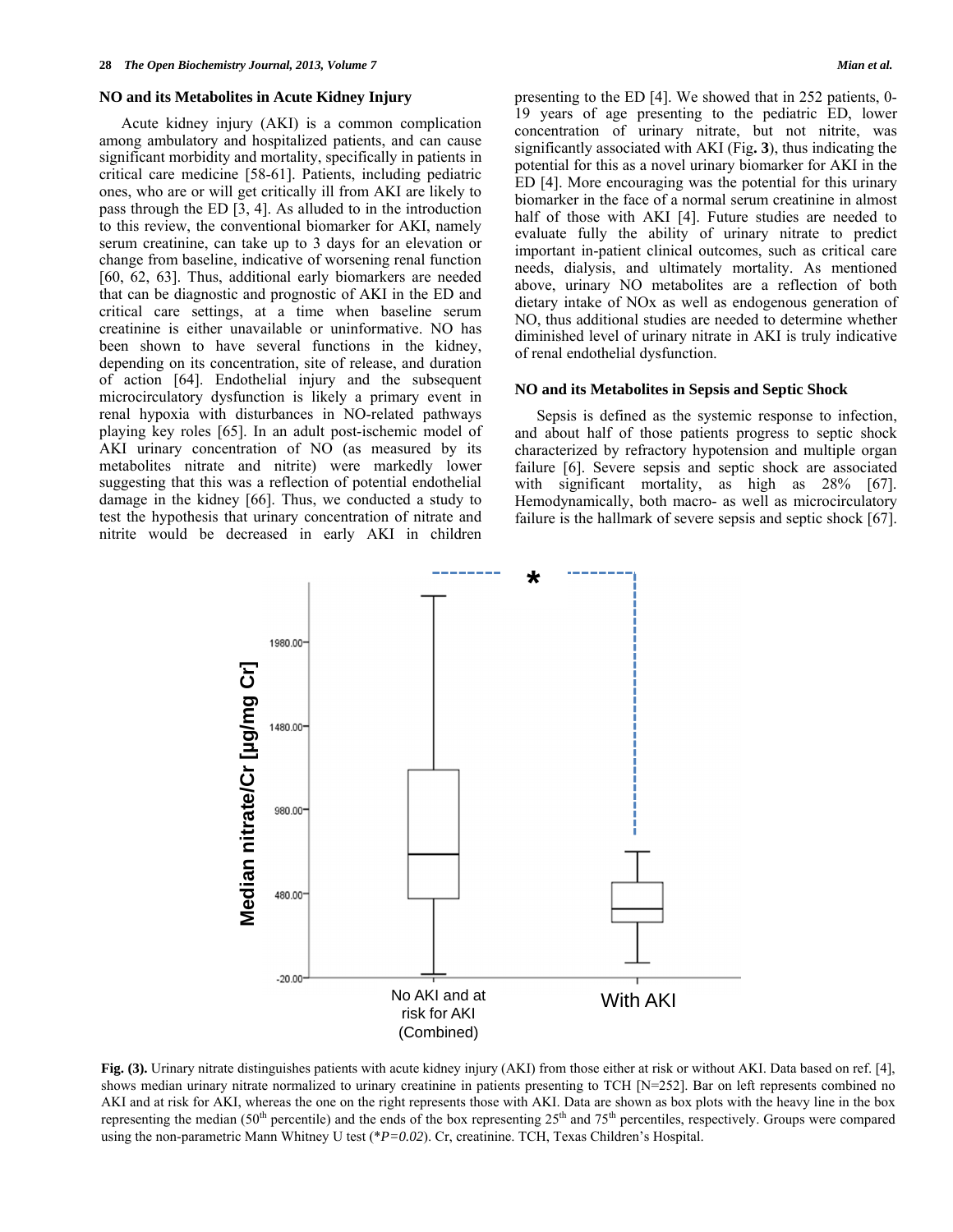The central role of NO in maintaining microcirculation is highlighted in sepsis and septic shock, states in which the microcirculation has sustained an insult. Several studies have implicated the overproduction of NO as the cause for the decompensated state [6]. Sepsis, septic shock or systemic inflammatory response syndrome in intensive care settings is associated with increased plasma nitrate and nitrite [68-70]. Measuring both plasma and urinary NOx has revealed elevations in patients with sepsis and septic shock [6]. Innate immune pathway activation in response to infection and inflammation, particularly in sepsis and shock, is associated with increased activity of iNOS, and thus more NO being released [20, 71]. However, studies in experimental animals reveal that iNOS upregulation and production of NO may have a feedback inhibition on constitutive NO production in other tissues [21, 72]. Urinary NOx reflects both the production and utilization of NO [73, 74]. Nitrate is the main urinary NO metabolite, whereas nitrite is low to undetectable in urine [75]. Sepsis and shock can expose the kidney to ischemic injury and this can be reflected in low levels of uNOx excretion likely due to low endogenous NO generation [4, 66]. Conversely, since the majority (96%) of filtered nitrate and nitrite is reabsorbed by the renal tubules, high levels in urine secondary to reduced renal reabsorption may reflect acute renal failure concomitant with sepsis/septic shock [4, 76].

 Although NO directly as well as by conversion to peroxynitrite can be bactericidal, excessive levels are counterproductive as evidenced by the refractory vasodilation, hypotension and decreased tissue perfusion [6]. Irrespective of mechanism and level of metabolite, NO as a downstream effector of innate immune activation lends itself as a potential biomarker for sepsis and septic shock. This may be particularly useful in the acute setting as the concentration of NOx in plasma or urine may predict important in-patient clinical outcomes, such as need for hospitalization, level of support (intensive care versus regular floor), and mortality.

# **NO and its Metabolites in Acute Myocardial Infarction: Going Beyond Diagnostic Biomarkers to Therapeutic Intervention**

 As stated at the outset a continuous endogenous supply of NO is crucial for the physiological integrity of the cardiovascular system. In fact, an imbalance in the production or bioavailability of NO is unequivocally linked to cardiovascular pathology. With more recent advances in establishing the nitrate-nitrite-NO pathway, the reverse pathway that enables more NO to be generated when endogenous NOS pathways are dysfunctional, harnessing it therapeutically in prevention and treatment of cardiovascular disease becomes self-evident [77-79]. Ischemic heart disease is a major player in the acute care setting. In this disease process where regional hypoxia and ischemia prevail, it may be of great benefit to replenish the stores of NOx either pharmacologically or through diet [77, 78]. In the past, dietary NOx had been granted pariah status because of nebulous links to disease [78]. With greater evidence suggesting benefits of the oxidative NO metabolites in ischemia/reperfusion injury, a real paradigm shift is needed in the scientific community from the perspective of the

relatively simple inorganic anions nitrate and nitrite. Nitrite, in fact, may be the endocrine mediator of NO-based signaling [80]. Bolusing nitrite intravenously prior to instigating a cardiovascular insult has been shown to significantly reduce the injury not only from myocardial infarction, but also ischemic liver and kidney injury and stroke in multiple animal models [81-84]. These pre-clinical or benchwork-based experiments have prompted several human clinical trials on NOx for cardiovascular complications like acute ischemia. In a very promising study nitrite therapy was shown to improve cardiac and neurological function and overall survival post cardiac arrest [85]. Initiating NOx-based clinical efficacy trials in the acute setting are justified since that is where cardiovascular complications like acute MI and cardiac arrest are first encountered by the medical team. These interventions will likely improve acute care management from the cardiovascular morbidity and mortality perspective.

# **CONCLUSIONS AND FUTURE DIRECTIONS: ACUTE CARE AND BEYOND**

 This review has focused on the role of NO and its metabolites in a few disease processes commonly encountered in the acute care setting (sumarized in Fig. **2**). We have argued that NO and its metabolites nitrate and nitrite can be potential biomarkers that need to be developed further from a diagnostic and prognostic perspective and that is likely to improve management in the acute care setting. Measured exhaled NO (feNO) concentration is immediately available and may be a reliable tool for assessment of airway inflammation in an acute asthma exacerbation. Concentration of NOx in multiple biological samples (plasma, urine, nasal secretion, CSF) measured via HPLC can also be reliably obtained in a rapid manner since the HPLC run per sample takes an average of 8 minutes [8]. Samples can be batched and run on the HPLC. Hence, both NO and NOx have the potential of being rapidly determined biomarkers for multiple disease processes encountered in the acute care setting (summarized in Fig. **2**).

 There are limitations to using NO and it's metabolites as biomarkers. Although NOx can give a fairly reliable idea of systemic NO bioavailability, its concentration in urine and plasma being heavily dependent on renal activity, it cannot be an entirely accurate measure of NOS functionality. Additionally, the presence of nitrite and nitrate in everyday diet adds another restriction towards using NOx in plasma and urine as absolutely indicative of disease process [8]. Single feNO or NOx determinations simply may not be enough. Thus, sequential measurements of the biomarkers may be needed to get a better handle on the evolution of the disease process, initially as the patient presents in the acute phase and then during the course of critical care. Further, sampling from multiple compartments may be more informative of the disease process. For instance, for AKI, plasma and urinary NOx measurements simultaneously would enable us to determine the fractional excretion of urinary NO metabolites, potentially a more informative parameter for the disease entity than urinary NOx alone.

 Given the non-specific nature of NO and its metabolites, they will be unlikely to entirely replace pre-existing tests.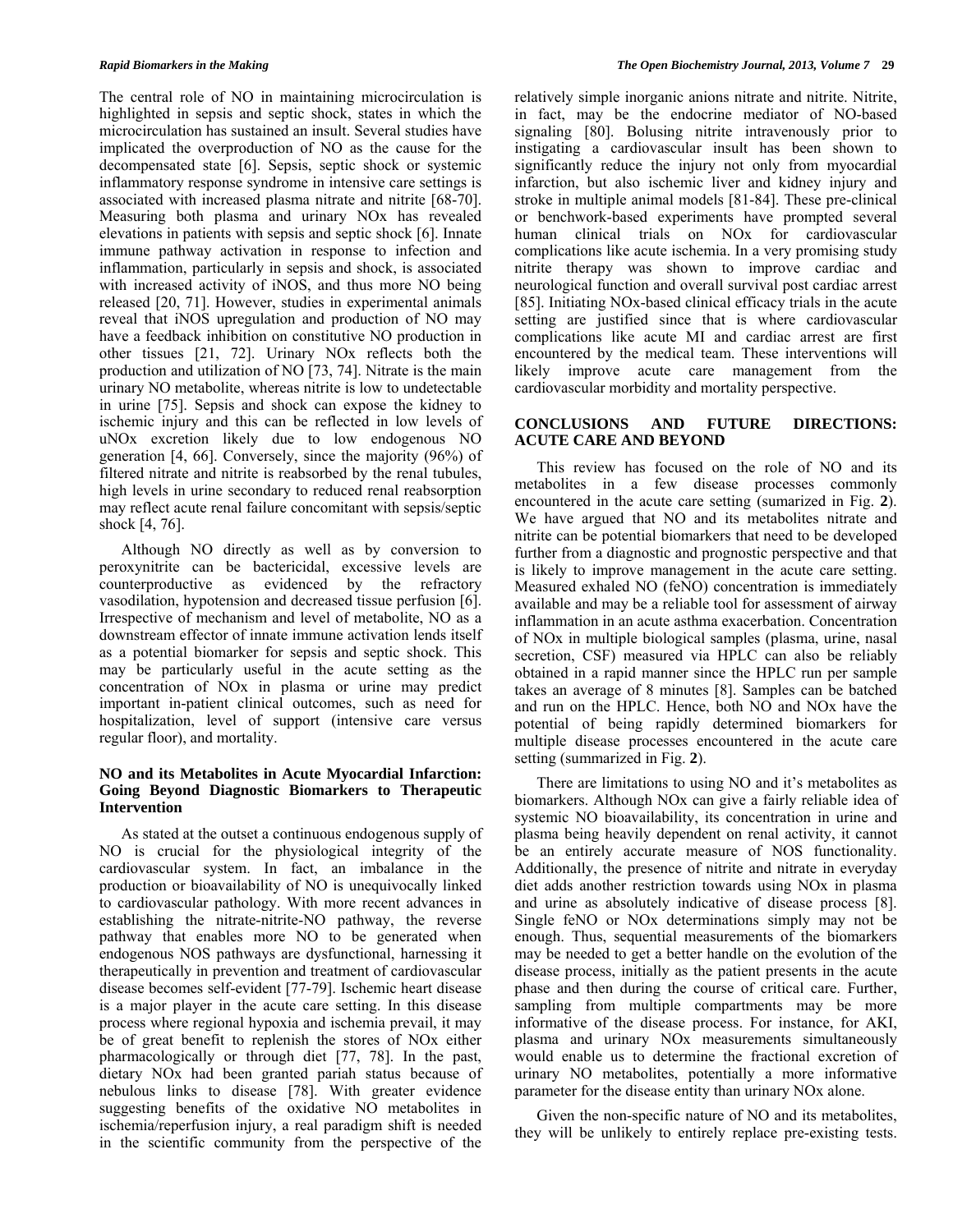Hence, this type of analysis should be in addition to the standard diagnostics and biomarkers. Having a more comprehensive picture will only improve diagnosis, prognosis and effectiveness of treatment and reveal how NO is or may be playing a role in the acute disease process. NObased analyses might not be able to differentiate between primary pulmonary versus cardiac disease. However, in the setting of a relevant clinical presentation and work up, analyzing NO and metabolites might be a valuable assessment for a NO component, and as such, an adjunct.

 General state of health and co-morbid disease states might influence results, and hence have significant limitations on the use of NO or NO metabolites as biomarkers. Dietary NOx, as alluded to above, is a potentially significant limitation due to the fact that in the ED and critical care settings we cannot always predict or select patients based on fasted states or dietary patterns.

 There is obvious value in obtaining a non-invasive specimen for determining levels of biomarkers for disease states. This will require the development, validation and then clinical usage of relatively simple, rapid and cost-effective techniques that may sample multiple body fluids collected non-invasively, such as nasal washes, saliva and urine [86]. Future studies will improve our understanding of NO pathophysiology and thus enable us to rationally devise pharmacological treatment for manipulating NO in acute disease states. While many of these therapeutic approaches remain speculative, better understanding of the underlying mechanisms that regulate NO function will ultimately improve our ability to implement such therapies. Adaptation to and validation of a point-of-care test with the assistance of an industry partner will enable inexpensive screening capacity on a dipstick, point-of-care type of a platform, to aid treatment decisions [87]. This has obvious global health implications that go far beyond any specific clinical setting [87].

 Overall, what is most importantly highlighted, for acute care and non-acute care physicians alike, is the ongoing research need to determine the physiological roles of NOx, and if it can be used unequivocally both as diagnostic biomarker of disease and for treatment regimens, in a variety of clinical settings.

### **CONFLICT OF INTEREST**

 The authors confirm that this article content has no conflicts of interest.

### **ACKNOWLEDGEMENTS**

None declared.

# **REFERENCES**

- [1] Hsia, R.Y.; Kellermann, A.L.; Shen, Y.C. Factors associated with closures of emergency departments in the United States. *JAMA*, **2011**, *305*(19), 1978-1985.
- [2] Newton, M.F.; Keirns, C.C.; Cunningham, R.; Hayward, R. A.; Stanley, R. Uninsured adults presenting to US emergency departments: assumptions vs data. *JAMA*, **2008**, *300*(16), 1914-24.
- [3] Du, Y.; Zappitelli, M.; Mian, A.; Bennett, M.; Ma, Q.; Devarajan, P.; Mehta, R.; Goldstein, S. L. Urinary biomarkers to detect acute

kidney injury in the pediatric emergency center. *Pediatr. Nephrol*., **2011**, *26*(2), 267-274.

- [4] Mian, A.I.; [Du, Y](http://www.ncbi.nlm.nih.gov/pubmed?term=%22Du%20Y%22%5BAuthor%5D).; Garg, H.K.; [Caviness, A.C](http://www.ncbi.nlm.nih.gov/pubmed?term=%22Caviness%20AC%22%5BAuthor%5D).; [Goldstein, S.L](http://www.ncbi.nlm.nih.gov/pubmed?term=%22Goldstein%20SL%22%5BAuthor%5D).; [Bryan, N.S.](http://www.ncbi.nlm.nih.gov/pubmed?term=%22Bryan%20NS%22%5BAuthor%5D) Urinary nitrate might be an early biomarker for pediatric acute kidney injury in the emergency department. *[Pediatr.](http://www.ncbi.nlm.nih.gov/pubmed?term=mian%2C%20asad%20AND%20ED%20AND%20urinary%20biomarkers)  [Res](http://www.ncbi.nlm.nih.gov/pubmed?term=mian%2C%20asad%20AND%20ED%20AND%20urinary%20biomarkers)*., **2011**, *70*(2), 203-207.
- [5] Moncada, S.; Palmer, R.M.; Higgs, E.A. Nitric oxide: physiology, pathophysiology, and pharmacology. *Pharmacol. Rev*., **1991**, *43*(2), 109-142.
- [6] Lopez, B. L.; Christopher, T. A.; Griswold, S. K.; Ma, X. L. Bench to bedside: nitric oxide in emergency medicine. *Acad. Emerg. Med*., **2000,** *7*(3), 285-293.
- [7] Murad, F. The 1996 Albert Lasker Medical Research Awards. Signal transduction using nitric oxide and cyclic guanosine monophosphate. *JAMA*, **1996**, *276*(14), 1189-1192.
- [8] Bryan, N.S.; Grisham, M.B. Methods to detect nitric oxide and its metabolites in biological samples. *Free Radic. Biol. Med.*, **2007**, *43*(5), 645-657.
- [9] Lundberg, J.O.; Govoni, M. Inorganic nitrate is a possible source for systemic generation of nitric oxide. *Free Radic. Biol. Med.*, **2004**, *37*(3), 395-400.
- [10] Spiegelhalder, B.; Eisenbrand, G.; Preussmann, R. Influence of dietary nitrate on nitrite content of human saliva: possible relevance to in vivo formation of N-nitroso compounds. *Food Cosmet. Toxicol.*, **1976**, *14*(6), 545-548.
- [11] Lundberg, J.O.; Weitzberg, E.; Gladwin, M.T. The nitrate-nitritenitric oxide pathway in physiology and therapeutics. *Nat. Rev. Drug Discov.*, **2008**, *7*(2), 156-167.
- [12] Lauer, T.; Preik, M.; [Rassaf, T.](http://www.ncbi.nlm.nih.gov/pubmed?term=%22Rassaf%20T%22%5BAuthor%5D); [Strauer, B.E](http://www.ncbi.nlm.nih.gov/pubmed?term=Strauer%20BE%5BAuthor%5D&cauthor=true&cauthor_uid=11606734).; [Deussen, A](http://www.ncbi.nlm.nih.gov/pubmed?term=Deussen%20A%5BAuthor%5D&cauthor=true&cauthor_uid=11606734).; [Feelisch, M](http://www.ncbi.nlm.nih.gov/pubmed?term=Feelisch%20M%5BAuthor%5D&cauthor=true&cauthor_uid=11606734).; [Kelm, M.](http://www.ncbi.nlm.nih.gov/pubmed?term=Kelm%20M%5BAuthor%5D&cauthor=true&cauthor_uid=11606734) Plasma nitrite rather than nitrate reflects regional endothelial nitric oxide synthase activity but lacks intrinsic vasodilator action. *Proc. Natl. Acad. Sci., USA* **2001**, *98*(22), 12814-12819.
- [13] Kleinbongard, P.; Dejam, A.; [Lauer, T](http://www.ncbi.nlm.nih.gov/pubmed?term=%22Lauer%20T%22%5BAuthor%5D).; [Rassaf, T](http://www.ncbi.nlm.nih.gov/pubmed?term=Rassaf%20T%5BAuthor%5D&cauthor=true&cauthor_uid=14583343).; [Schindler, A](http://www.ncbi.nlm.nih.gov/pubmed?term=Schindler%20A%5BAuthor%5D&cauthor=true&cauthor_uid=14583343).; [Picker, O.](http://www.ncbi.nlm.nih.gov/pubmed?term=Picker%20O%5BAuthor%5D&cauthor=true&cauthor_uid=14583343); [Scheeren, T.](http://www.ncbi.nlm.nih.gov/pubmed?term=Scheeren%20T%5BAuthor%5D&cauthor=true&cauthor_uid=14583343); [Gödecke, A;](http://www.ncbi.nlm.nih.gov/pubmed?term=G%C3%B6decke%20A%5BAuthor%5D&cauthor=true&cauthor_uid=14583343) [Schrader, J](http://www.ncbi.nlm.nih.gov/pubmed?term=Schrader%20J%5BAuthor%5D&cauthor=true&cauthor_uid=14583343); [Schulz, R](http://www.ncbi.nlm.nih.gov/pubmed?term=Schulz%20R%5BAuthor%5D&cauthor=true&cauthor_uid=14583343); [Heusch, G;](http://www.ncbi.nlm.nih.gov/pubmed?term=Heusch%20G%5BAuthor%5D&cauthor=true&cauthor_uid=14583343) [Schaub, G.A.](http://www.ncbi.nlm.nih.gov/pubmed?term=Schaub%20GA%5BAuthor%5D&cauthor=true&cauthor_uid=14583343); [Bryan, N.S.](http://www.ncbi.nlm.nih.gov/pubmed?term=Bryan%20NS%5BAuthor%5D&cauthor=true&cauthor_uid=14583343); [Feelisch, M;](http://www.ncbi.nlm.nih.gov/pubmed?term=Feelisch%20M%5BAuthor%5D&cauthor=true&cauthor_uid=14583343) [Kelm, M.](http://www.ncbi.nlm.nih.gov/pubmed?term=Kelm%20M%5BAuthor%5D&cauthor=true&cauthor_uid=14583343) Plasma nitrite reflects constitutive nitric oxide synthase activity in mammals. *Free Radic. Biol. Med*., **2003**, *35*(7), 790-796.
- [14] Rassaf, T.; Feelisch, M.; Kelm, M. Circulating NO pool: assessment of nitrite and nitroso species in blood and tissues. *Free Radic. Biol. Med.*, **2004**, *36*(4), 413-422.
- [15] Gladwin, M.T.; Shelhamer, J.H.; [Schechter, A.N](http://www.ncbi.nlm.nih.gov/pubmed?term=%22Schechter%20AN%22%5BAuthor%5D).; [Pease-Fye,](http://www.ncbi.nlm.nih.gov/pubmed?term=Pease-Fye%20ME%5BAuthor%5D&cauthor=true&cauthor_uid=11027349)  [M.E](http://www.ncbi.nlm.nih.gov/pubmed?term=Pease-Fye%20ME%5BAuthor%5D&cauthor=true&cauthor_uid=11027349).; [Waclawiw, M.A.](http://www.ncbi.nlm.nih.gov/pubmed?term=Waclawiw%20MA%5BAuthor%5D&cauthor=true&cauthor_uid=11027349); [Panza, J.A](http://www.ncbi.nlm.nih.gov/pubmed?term=Panza%20JA%5BAuthor%5D&cauthor=true&cauthor_uid=11027349).; [Ognibene, F.P.](http://www.ncbi.nlm.nih.gov/pubmed?term=Ognibene%20FP%5BAuthor%5D&cauthor=true&cauthor_uid=11027349); [Cannon, R.O.](http://www.ncbi.nlm.nih.gov/pubmed?term=Cannon%20RO%203rd%5BAuthor%5D&cauthor=true&cauthor_uid=11027349)  [3rd.](http://www.ncbi.nlm.nih.gov/pubmed?term=Cannon%20RO%203rd%5BAuthor%5D&cauthor=true&cauthor_uid=11027349) Role of circulating nitrite and S-nitrosohemoglobin in the regulation of regional blood flow in humans. *Proc. Natl. Acad. Sci*., *USA* **2000**, *97*(21), 11482-11487.
- [16] Bryan, N.S. Nitrite in nitric oxide biology: Cause or consequence? A systems-based review. *Free Radic. Biol. Med*., **2006**, *41*(5), 691- 701.
- [17] Bryan, N.S.; Fernandez, B.O.; [Bauer, S.M.](http://www.ncbi.nlm.nih.gov/pubmed?term=%22Bauer%20SM%22%5BAuthor%5D); [Garcia-Saura, M.F](http://www.ncbi.nlm.nih.gov/pubmed?term=Garcia-Saura%20MF%5BAuthor%5D&cauthor=true&cauthor_uid=16408059).; [Milsom, A.B](http://www.ncbi.nlm.nih.gov/pubmed?term=Milsom%20AB%5BAuthor%5D&cauthor=true&cauthor_uid=16408059).; [Rassaf, T.](http://www.ncbi.nlm.nih.gov/pubmed?term=Rassaf%20T%5BAuthor%5D&cauthor=true&cauthor_uid=16408059); [Maloney, R.E](http://www.ncbi.nlm.nih.gov/pubmed?term=Maloney%20RE%5BAuthor%5D&cauthor=true&cauthor_uid=16408059).; [Bharti, A](http://www.ncbi.nlm.nih.gov/pubmed?term=Bharti%20A%5BAuthor%5D&cauthor=true&cauthor_uid=16408059).; [Rodriguez, J](http://www.ncbi.nlm.nih.gov/pubmed?term=Rodriguez%20J%5BAuthor%5D&cauthor=true&cauthor_uid=16408059).; [Feelisch, M.](http://www.ncbi.nlm.nih.gov/pubmed?term=Feelisch%20M%5BAuthor%5D&cauthor=true&cauthor_uid=16408059) Nitrite is a signaling molecule and regulator of gene expression in mammalian tissues. *Nat. Chem. Biol.*, **2005**, *1*(5), 290-297.
- [18] Gladwin, M.T.; Schechter, A.N.; [Kim-Shapiro, D.B.](http://www.ncbi.nlm.nih.gov/pubmed?term=%22Kim-Shapiro%20DB%22%5BAuthor%5D); [Patel, R.P](http://www.ncbi.nlm.nih.gov/pubmed?term=Patel%20RP%5BAuthor%5D&cauthor=true&cauthor_uid=16408064).; [Hogg, N](http://www.ncbi.nlm.nih.gov/pubmed?term=Hogg%20N%5BAuthor%5D&cauthor=true&cauthor_uid=16408064).; [Shiva, S](http://www.ncbi.nlm.nih.gov/pubmed?term=Shiva%20S%5BAuthor%5D&cauthor=true&cauthor_uid=16408064).; [Cannon, R.O. 3rd;](http://www.ncbi.nlm.nih.gov/pubmed?term=Cannon%20RO%203rd%5BAuthor%5D&cauthor=true&cauthor_uid=16408064) [Kelm, M.](http://www.ncbi.nlm.nih.gov/pubmed?term=Kelm%20M%5BAuthor%5D&cauthor=true&cauthor_uid=16408064); [Wink, D.A](http://www.ncbi.nlm.nih.gov/pubmed?term=Wink%20DA%5BAuthor%5D&cauthor=true&cauthor_uid=16408064).; [Espey, M.G](http://www.ncbi.nlm.nih.gov/pubmed?term=Espey%20MG%5BAuthor%5D&cauthor=true&cauthor_uid=16408064).; [Oldfield, E.H](http://www.ncbi.nlm.nih.gov/pubmed?term=Oldfield%20EH%5BAuthor%5D&cauthor=true&cauthor_uid=16408064).; [Pluta, R.M.](http://www.ncbi.nlm.nih.gov/pubmed?term=Pluta%20RM%5BAuthor%5D&cauthor=true&cauthor_uid=16408064); [Freeman, B.A](http://www.ncbi.nlm.nih.gov/pubmed?term=Freeman%20BA%5BAuthor%5D&cauthor=true&cauthor_uid=16408064).; [Lancaster, J.R. Jr](http://www.ncbi.nlm.nih.gov/pubmed?term=Lancaster%20JR%20Jr%5BAuthor%5D&cauthor=true&cauthor_uid=16408064); [Feelisch, M](http://www.ncbi.nlm.nih.gov/pubmed?term=Feelisch%20M%5BAuthor%5D&cauthor=true&cauthor_uid=16408064).; [Lundberg, J.O](http://www.ncbi.nlm.nih.gov/pubmed?term=Lundberg%20JO%5BAuthor%5D&cauthor=true&cauthor_uid=16408064). The emerging biology of the nitrite anion. *Nat. Chem. Biol.*, **2005**, *1*(6), 308-14.
- [19] Beckman, J.S.; Koppenol, W.H. Nitric oxide, superoxide, and peroxynitrite: the good, the bad, and ugly. *Am. J. Physiol.*, **1996**, *271*(5 Pt 1), C1424-1437.
- [20] Castellheim, A.; [Brekke, O.L](http://www.ncbi.nlm.nih.gov/pubmed?term=%22Brekke%20OL%22%5BAuthor%5D).; Harboe, M.; [Mollnes, T.E](http://www.ncbi.nlm.nih.gov/pubmed?term=%22Mollnes%20TE%22%5BAuthor%5D). Innate immune responses to danger signals in systemic inflammatory response syndrome and sepsis. *Scand. J. Immunol.*, **2009**, *69*(6), 479-491.
- [21] Dyson, A.; Bryan, N.S.; [Fernandez, B.O](http://www.ncbi.nlm.nih.gov/pubmed?term=%22Fernandez%20BO%22%5BAuthor%5D).; [Garcia-Saura, M.F](http://www.ncbi.nlm.nih.gov/pubmed?term=Garcia-Saura%20MF%5BAuthor%5D&cauthor=true&cauthor_uid=21718783).; [Saijo, F.](http://www.ncbi.nlm.nih.gov/pubmed?term=Saijo%20F%5BAuthor%5D&cauthor=true&cauthor_uid=21718783); [Mongardon, N](http://www.ncbi.nlm.nih.gov/pubmed?term=Mongardon%20N%5BAuthor%5D&cauthor=true&cauthor_uid=21718783).; [Rodriguez, J.](http://www.ncbi.nlm.nih.gov/pubmed?term=Rodriguez%20J%5BAuthor%5D&cauthor=true&cauthor_uid=21718783); [Singer, M.](http://www.ncbi.nlm.nih.gov/pubmed?term=Singer%20M%5BAuthor%5D&cauthor=true&cauthor_uid=21718783); [Feelisch, M.](http://www.ncbi.nlm.nih.gov/pubmed?term=Feelisch%20M%5BAuthor%5D&cauthor=true&cauthor_uid=21718783) An integrated approach to assessing nitroso-redox balance in systemic inflammation. *Free Radic. Biol. Med.*, **2011**, *51*(6), 1137- 1145.
- [22] Hall, C.B.; Walsh; E.E.; [Schnabel, K.C](http://www.ncbi.nlm.nih.gov/pubmed?term=%22Schnabel%20KC%22%5BAuthor%5D).; [Long, C.E](http://www.ncbi.nlm.nih.gov/pubmed?term=Long%20CE%5BAuthor%5D&cauthor=true&cauthor_uid=2230258).; [McConnochie, K.M.](http://www.ncbi.nlm.nih.gov/pubmed?term=McConnochie%20KM%5BAuthor%5D&cauthor=true&cauthor_uid=2230258); [Hildreth, S.W.](http://www.ncbi.nlm.nih.gov/pubmed?term=Hildreth%20SW%5BAuthor%5D&cauthor=true&cauthor_uid=2230258); [Anderson, L.J.](http://www.ncbi.nlm.nih.gov/pubmed?term=Anderson%20LJ%5BAuthor%5D&cauthor=true&cauthor_uid=2230258) Occurrence of groups A and B of respiratory syncytial virus over 15 years: associated epidemiologic and clinical characteristics in hospitalized and ambulatory children. *J. Infect. Dis.*, **1990**, *162*(6), 1283-1290.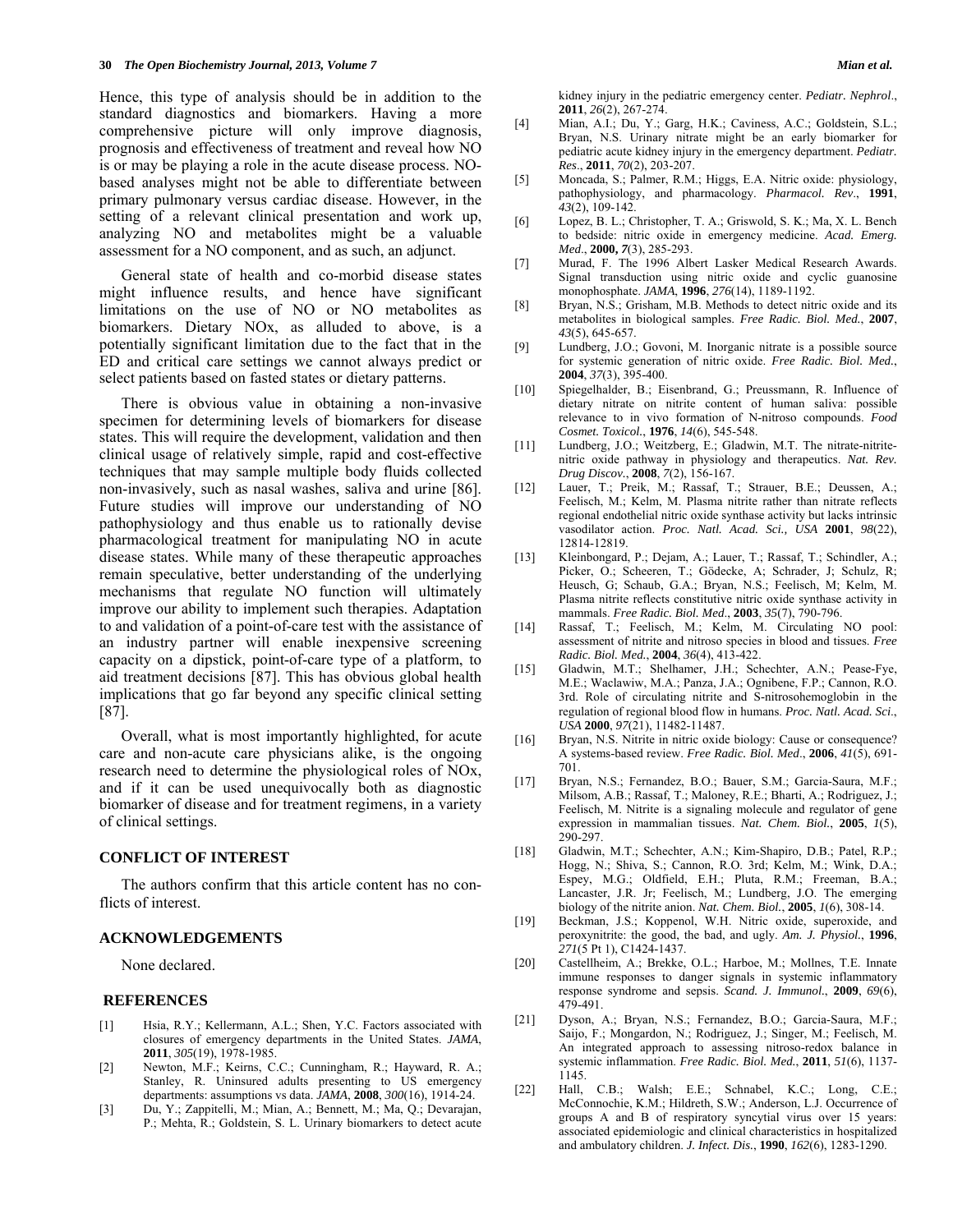- [23] Glezen, W.P.; Loda, F.A.; [Clyde, W.A. Jr](http://www.ncbi.nlm.nih.gov/pubmed?term=%22Clyde%20WA%20Jr%22%5BAuthor%5D).; [Senior, R.J](http://www.ncbi.nlm.nih.gov/pubmed?term=Senior%20RJ%5BAuthor%5D&cauthor=true&cauthor_uid=5101436).; Sheaffer, [C.I](http://www.ncbi.nlm.nih.gov/pubmed?term=Sheaffer%20CI%5BAuthor%5D&cauthor=true&cauthor_uid=5101436).; [Conley, W.G.](http://www.ncbi.nlm.nih.gov/pubmed?term=Conley%20WG%5BAuthor%5D&cauthor=true&cauthor_uid=5101436); [Denny, F.W.](http://www.ncbi.nlm.nih.gov/pubmed?term=Denny%20FW%5BAuthor%5D&cauthor=true&cauthor_uid=5101436) Epidemiologic patterns of acute lower respiratory disease of children in a pediatric group practice. *J. Pediatr.,* **1971**, *78*(3), 397-406.
- [24] Pelletier, A.J.; Mansbach, J.M.; Camargo, C.A. Jr. Direct medical costs of bronchiolitis hospitalizations in the United States. *Pediatrics*, **2006**, *118*(6), 2418-23.
- [25] Petruzella, F.D.; Gorelick, M.H. Duration of illness in infants with bronchiolitis evaluated in the emergency department. *Pediatrics*, **2010,** *126*(2), 285-290.
- [26] Peiris, J.S.; Poon, L.L.; Guan, Y. Emergence of a novel swineorigin influenza A virus (S-OIV) H1N1 virus in humans. *J. Clin. Virol.*, **2009**, *45*(3), 169-173.
- [27] de Jong, M.D.; Simmons, C.P.; [Thanh, T.T.](http://www.ncbi.nlm.nih.gov/pubmed?term=%22Thanh%20TT%22%5BAuthor%5D); [Hien, V.M.](http://www.ncbi.nlm.nih.gov/pubmed?term=Hien%20VM%5BAuthor%5D&cauthor=true&cauthor_uid=16964257); [Smith,](http://www.ncbi.nlm.nih.gov/pubmed?term=Smith%20GJ%5BAuthor%5D&cauthor=true&cauthor_uid=16964257)  [G.J.](http://www.ncbi.nlm.nih.gov/pubmed?term=Smith%20GJ%5BAuthor%5D&cauthor=true&cauthor_uid=16964257); [Chau, T.N.](http://www.ncbi.nlm.nih.gov/pubmed?term=Chau%20TN%5BAuthor%5D&cauthor=true&cauthor_uid=16964257); [Hoang, D.M](http://www.ncbi.nlm.nih.gov/pubmed?term=Hoang%20DM%5BAuthor%5D&cauthor=true&cauthor_uid=16964257).; [Chau, N.V](http://www.ncbi.nlm.nih.gov/pubmed?term=Chau%20NV%5BAuthor%5D&cauthor=true&cauthor_uid=16964257).; [Khanh, T.H](http://www.ncbi.nlm.nih.gov/pubmed?term=Khanh%20TH%5BAuthor%5D&cauthor=true&cauthor_uid=16964257).; [Dong,](http://www.ncbi.nlm.nih.gov/pubmed?term=Dong%20VC%5BAuthor%5D&cauthor=true&cauthor_uid=16964257)  [V.C](http://www.ncbi.nlm.nih.gov/pubmed?term=Dong%20VC%5BAuthor%5D&cauthor=true&cauthor_uid=16964257).; [Qui, P.T.](http://www.ncbi.nlm.nih.gov/pubmed?term=Qui%20PT%5BAuthor%5D&cauthor=true&cauthor_uid=16964257); [Cam, B.V](http://www.ncbi.nlm.nih.gov/pubmed?term=Cam%20BV%5BAuthor%5D&cauthor=true&cauthor_uid=16964257).; [Ha do, Q](http://www.ncbi.nlm.nih.gov/pubmed?term=Ha%20do%20Q%5BAuthor%5D&cauthor=true&cauthor_uid=16964257).; [Guan, Y](http://www.ncbi.nlm.nih.gov/pubmed?term=Guan%20Y%5BAuthor%5D&cauthor=true&cauthor_uid=16964257).; [Peiris, J.S](http://www.ncbi.nlm.nih.gov/pubmed?term=Peiris%20JS%5BAuthor%5D&cauthor=true&cauthor_uid=16964257).; [Chinh, N.T.](http://www.ncbi.nlm.nih.gov/pubmed?term=Chinh%20NT%5BAuthor%5D&cauthor=true&cauthor_uid=16964257); [Hien, T.T](http://www.ncbi.nlm.nih.gov/pubmed?term=Hien%20TT%5BAuthor%5D&cauthor=true&cauthor_uid=16964257).; [Farrar, J.](http://www.ncbi.nlm.nih.gov/pubmed?term=Farrar%20J%5BAuthor%5D&cauthor=true&cauthor_uid=16964257) Fatal outcome of human influenza A (H5N1) is associated with high viral load and hypercytokinemia. *Nat. Med.,* **2006**, *12*(10), 1203-1207.
- [28] Melendi, G.A.; Laham, F.R.; [Monsalvo, A.C](http://www.ncbi.nlm.nih.gov/pubmed?term=%22Monsalvo%20AC%22%5BAuthor%5D).; [Casellas, J.M](http://www.ncbi.nlm.nih.gov/pubmed?term=Casellas%20JM%5BAuthor%5D&cauthor=true&cauthor_uid=17671045).; [Israele, V](http://www.ncbi.nlm.nih.gov/pubmed?term=Israele%20V%5BAuthor%5D&cauthor=true&cauthor_uid=17671045).; [Polack, N.R](http://www.ncbi.nlm.nih.gov/pubmed?term=Polack%20NR%5BAuthor%5D&cauthor=true&cauthor_uid=17671045).; [Kleeberger, S.R](http://www.ncbi.nlm.nih.gov/pubmed?term=Kleeberger%20SR%5BAuthor%5D&cauthor=true&cauthor_uid=17671045).; [Polack, F.P](http://www.ncbi.nlm.nih.gov/pubmed?term=Polack%20FP%5BAuthor%5D&cauthor=true&cauthor_uid=17671045). Cytokine profiles in the respiratory tract during primary infection with human metapneumovirus, respiratory syncytial virus, or influenza virus in infants. *Pediatrics*, **2007**, *120*(2), e410-5.
- [29] Szretter, K.J.; Gangappa, S.; [Lu, X](http://www.ncbi.nlm.nih.gov/pubmed?term=%22Lu%20X%22%5BAuthor%5D).; [Smith, C](http://www.ncbi.nlm.nih.gov/pubmed?term=Smith%20C%5BAuthor%5D&cauthor=true&cauthor_uid=17182684).; [Shieh, W.J.](http://www.ncbi.nlm.nih.gov/pubmed?term=Shieh%20WJ%5BAuthor%5D&cauthor=true&cauthor_uid=17182684); [Zaki,](http://www.ncbi.nlm.nih.gov/pubmed?term=Zaki%20SR%5BAuthor%5D&cauthor=true&cauthor_uid=17182684)  [S.R.](http://www.ncbi.nlm.nih.gov/pubmed?term=Zaki%20SR%5BAuthor%5D&cauthor=true&cauthor_uid=17182684); [Sambhara, S.](http://www.ncbi.nlm.nih.gov/pubmed?term=Sambhara%20S%5BAuthor%5D&cauthor=true&cauthor_uid=17182684); [Tumpey, T.M.](http://www.ncbi.nlm.nih.gov/pubmed?term=Tumpey%20TM%5BAuthor%5D&cauthor=true&cauthor_uid=17182684); [Katz, J.M](http://www.ncbi.nlm.nih.gov/pubmed?term=Katz%20JM%5BAuthor%5D&cauthor=true&cauthor_uid=17182684). Role of host cytokine responses in the pathogenesis of avian H5N1 influenza viruses in mice. *J. Virol.*, **2007**, *81*(6), 2736-2744.
- [30] Nevin, B.J.; Broadley, K.J. Nitric oxide in respiratory diseases. *Pharmacol. Ther.*, **2002**, *95*(3), 259-293.
- [31] Stark, J.M.; [Khan, A.M.](http://www.ncbi.nlm.nih.gov/pubmed?term=%22Khan%20AM%22%5BAuthor%5D); [Chiappetta, C.L.](http://www.ncbi.nlm.nih.gov/pubmed?term=%22Chiappetta%20CL%22%5BAuthor%5D); [Xue, H.](http://www.ncbi.nlm.nih.gov/pubmed?term=%22Xue%20H%22%5BAuthor%5D); [Alcorn, J.L](http://www.ncbi.nlm.nih.gov/pubmed?term=%22Alcorn%20JL%22%5BAuthor%5D).; [Colasurdo, G.N.](http://www.ncbi.nlm.nih.gov/pubmed?term=%22Colasurdo%20GN%22%5BAuthor%5D) Immune and functional role of nitric oxide in a mouse model of respiratory syncytial virus infection. *J. Infect. Dis.*, **2005**, *191*(3), 387-395.
- [32] Akaike, T.; Noguchi, Y.; [Ijiri, S.](http://www.ncbi.nlm.nih.gov/pubmed?term=%22Ijiri%20S%22%5BAuthor%5D); [Setoguchi, K](http://www.ncbi.nlm.nih.gov/pubmed?term=Setoguchi%20K%5BAuthor%5D&cauthor=true&cauthor_uid=8637894).; [Suga, M](http://www.ncbi.nlm.nih.gov/pubmed?term=Suga%20M%5BAuthor%5D&cauthor=true&cauthor_uid=8637894).; [Zheng,](http://www.ncbi.nlm.nih.gov/pubmed?term=Zheng%20YM%5BAuthor%5D&cauthor=true&cauthor_uid=8637894)  [Y.M.](http://www.ncbi.nlm.nih.gov/pubmed?term=Zheng%20YM%5BAuthor%5D&cauthor=true&cauthor_uid=8637894); [Dietzschold, B.](http://www.ncbi.nlm.nih.gov/pubmed?term=Dietzschold%20B%5BAuthor%5D&cauthor=true&cauthor_uid=8637894); [Maeda, H.](http://www.ncbi.nlm.nih.gov/pubmed?term=Maeda%20H%5BAuthor%5D&cauthor=true&cauthor_uid=8637894) Pathogenesis of influenza virusinduced pneumonia: involvement of both nitric oxide and oxygen radicals*. Proc. Natl. Acad. Sci.*, *USA* **1996**, *93*(6), 2448-2453.
- [33] Karupiah, G. Rapid interferon gamma-dependent clearance of influenza A virus and protection from consolidating pneumonitis in nitric oxide synthase 2-deficient mice. *J. Exp. Med.*, **1998**, *188*(8), 1541-1546.
- [34] Alving, K.; Weitzberg, E.; Lundberg, J.M. Increased amount of nitric oxide in exhaled air of asthmatics. *Eur. Respir. J.*, **1993**, *6*(9), 1368-13670.
- [35] Grasemann, H.; Ioannidis, I.; [de Groot, H.](http://www.ncbi.nlm.nih.gov/pubmed?term=%22de%20Groot%20H%22%5BAuthor%5D); [Ratjen, F.](http://www.ncbi.nlm.nih.gov/pubmed?term=%22Ratjen%20F%22%5BAuthor%5D) Metabolites of nitric oxide in the lower respiratory tract of children. *Eur. J. Pediatr.*, **1997**, *156*(7), 575-578.
- [36] Kharitonov, S.A.; Wells, A.U.; [O'Connor, B.J.](http://www.ncbi.nlm.nih.gov/pubmed?term=%22O); [Cole, P.J](http://www.ncbi.nlm.nih.gov/pubmed?term=Cole%20PJ%5BAuthor%5D&cauthor=true&cauthor_uid=7767536).; [Hansell,](http://www.ncbi.nlm.nih.gov/pubmed?term=Hansell%20DM%5BAuthor%5D&cauthor=true&cauthor_uid=7767536)  [D.M.](http://www.ncbi.nlm.nih.gov/pubmed?term=Hansell%20DM%5BAuthor%5D&cauthor=true&cauthor_uid=7767536); [Logan-Sinclair, R.B](http://www.ncbi.nlm.nih.gov/pubmed?term=Logan-Sinclair%20RB%5BAuthor%5D&cauthor=true&cauthor_uid=7767536).; [Barnes, P.J.](http://www.ncbi.nlm.nih.gov/pubmed?term=Barnes%20PJ%5BAuthor%5D&cauthor=true&cauthor_uid=7767536) Elevated levels of exhaled nitric oxide in bronchiectasis. *Am. J. Respir. Crit. Care Med.*, **1995**, *151*(6), 1889-1893.
- [37] Kharitonov, S.A.; Yates, D.; Barnes, P.J. Increased nitric oxide in exhaled air of normal human subjects with upper respiratory tract infections. *Eur. Respir. J.*, **1995**, *8*(2), 295-7.
- [38] Kharitonov, S.A.; [Yates, D](http://www.ncbi.nlm.nih.gov/pubmed?term=%22Yates%20D%22%5BAuthor%5D).; [Robbins, R.A](http://www.ncbi.nlm.nih.gov/pubmed?term=%22Robbins%20RA%22%5BAuthor%5D).; [Logan-Sinclair, R](http://www.ncbi.nlm.nih.gov/pubmed?term=%22Logan-Sinclair%20R%22%5BAuthor%5D).; [Shinebourne, E.A.](http://www.ncbi.nlm.nih.gov/pubmed?term=%22Shinebourne%20EA%22%5BAuthor%5D); [Barnes, P.J.](http://www.ncbi.nlm.nih.gov/pubmed?term=%22Barnes%20PJ%22%5BAuthor%5D) Increased nitric oxide in exhaled air of asthmatic patients. *Lancet*, **1994**, *343*(8890), 133-135.
- [39] Gaston, B.; Drazen, J.M.; [Loscalzo, J.](http://www.ncbi.nlm.nih.gov/pubmed?term=%22Loscalzo%20J%22%5BAuthor%5D); [Stamler, J.S.](http://www.ncbi.nlm.nih.gov/pubmed?term=%22Stamler%20JS%22%5BAuthor%5D) The biology of nitrogen oxides in the airways. *Am. J. Respir. Crit. Care Med.*, **1994**, *149*(2 Pt 1), 538-551.
- [40] Mian, A.I.; Laham, F.R.; Cruz, A.T.; [Garg, H](http://www.ncbi.nlm.nih.gov/pubmed?term=Garg%20H%5BAuthor%5D&cauthor=true&cauthor_uid=23166571).; [Macias, C.G](http://www.ncbi.nlm.nih.gov/pubmed?term=Macias%20CG%5BAuthor%5D&cauthor=true&cauthor_uid=23166571).; [Caviness, A.C](http://www.ncbi.nlm.nih.gov/pubmed?term=Caviness%20AC%5BAuthor%5D&cauthor=true&cauthor_uid=23166571).; [Piedra, P.A](http://www.ncbi.nlm.nih.gov/pubmed?term=Piedra%20PA%5BAuthor%5D&cauthor=true&cauthor_uid=23166571). Nitric oxide metabolites as biomarkers for influenza-like acute respiratory infections presenting to the emergency room. *Open Respir. Med. J.,* **2012**, *6,* 127-134.
- [41] Murphy, A.W.; Platts-Mills, T.A.; [Lobo, M.](http://www.ncbi.nlm.nih.gov/pubmed?term=%22Lobo%20M%22%5BAuthor%5D); [Hayden, F.](http://www.ncbi.nlm.nih.gov/pubmed?term=%22Hayden%20F%22%5BAuthor%5D) Respiratory nitric oxide levels in experimental human influenza. *Chest*, **1998**, *114*(2), 452-456.
- [42] Sanders, S.P.; Pr[oud, D](http://www.ncbi.nlm.nih.gov/pubmed?term=%22Proud%20D%22%5BAuthor%5D).; [Permutt, S](http://www.ncbi.nlm.nih.gov/pubmed?term=%22Permutt%20S%22%5BAuthor%5D).; [Siekierski, E.S.](http://www.ncbi.nlm.nih.gov/pubmed?term=%22Siekierski%20ES%22%5BAuthor%5D); [Yachechko,](http://www.ncbi.nlm.nih.gov/pubmed?term=%22Yachechko%20R%22%5BAuthor%5D)  [R](http://www.ncbi.nlm.nih.gov/pubmed?term=%22Yachechko%20R%22%5BAuthor%5D).; [Liu, M.C](http://www.ncbi.nlm.nih.gov/pubmed?term=%22Liu%20MC%22%5BAuthor%5D). Role of nasal nitric oxide in the resolution of experimental rhinovirus infection. *J. Allergy. Clin. Immunol.*, **2004**, *113*(4), 697-702.
- [43] Alving, K.; Janson, C.; Nordvall, L. Performance of a new handheld device for exhaled nitric oxide measurement in adults and children. *Respir. Res.*, **2006**, *7*, 67.

#### *Rapid Biomarkers in the Making The Open Biochemistry Journal, 2013, Volume 7* **31**

- [44] Bamberger, D.M. Diagnosis, initial management, and prevention of meningitis. *Am. Fam. Physician*, **2010**, *82*(12), 1491-1498.
- [45] Murawska-Cialowicz, E.; Szychowska, Z.; Tr busiewicz, B. Nitric oxide production during bacterial and viral meningitis in children. *Int. J. Clin. Lab. Res.*, **2000**, *30*(3), 127-131.
- [46] Morichi, S.; Kawashima, H.; [Ioi, H.](http://www.ncbi.nlm.nih.gov/pubmed?term=%22Ioi%20H%22%5BAuthor%5D); [Ushio, M](http://www.ncbi.nlm.nih.gov/pubmed?term=Ushio%20M%5BAuthor%5D&cauthor=true&cauthor_uid=19665802).; [Yamanaka, G](http://www.ncbi.nlm.nih.gov/pubmed?term=Yamanaka%20G%5BAuthor%5D&cauthor=true&cauthor_uid=19665802).; [Kashiwagi, Y.](http://www.ncbi.nlm.nih.gov/pubmed?term=Kashiwagi%20Y%5BAuthor%5D&cauthor=true&cauthor_uid=19665802); [Takekuma, K](http://www.ncbi.nlm.nih.gov/pubmed?term=Takekuma%20K%5BAuthor%5D&cauthor=true&cauthor_uid=19665802).; [Hoshika, A.](http://www.ncbi.nlm.nih.gov/pubmed?term=Hoshika%20A%5BAuthor%5D&cauthor=true&cauthor_uid=19665802); [Watanabe, Y.](http://www.ncbi.nlm.nih.gov/pubmed?term=Watanabe%20Y%5BAuthor%5D&cauthor=true&cauthor_uid=19665802) Cerebrospinal fluid NOx (nitrite/nitrate) in RSV-infected children with CNS symptoms*. J. Infect.*, **2009**, *59*(4), 299-301.
- [47] Moorman, J.E.; Zahran, H.; [Truman, B.I.](http://www.ncbi.nlm.nih.gov/pubmed?term=%22Truman%20BI%22%5BAuthor%5D); [Molla, M.T](http://www.ncbi.nlm.nih.gov/pubmed?term=%22Molla%20MT%22%5BAuthor%5D). Current asthma prevalence - United States, 2006-2008. *MMWR Surveill. Summ.,* **2011**, *60* Suppl, 84-6.
- [48] Louie, S.; Morrissey, B.M.; [Kenyon, N.J](http://www.ncbi.nlm.nih.gov/pubmed?term=%22Kenyon%20NJ%22%5BAuthor%5D).; [Albertson, T.E](http://www.ncbi.nlm.nih.gov/pubmed?term=%22Albertson%20TE%22%5BAuthor%5D).; [Avdalovic, M.](http://www.ncbi.nlm.nih.gov/pubmed?term=%22Avdalovic%20M%22%5BAuthor%5D) The Critically Ill Asthmatic-from ICU to Discharge. *Clin. Rev. Allergy Immunol.*, **2011**, *43*(1-2), 30-44.
- [49] Kharitonov, S.A.; Yates, D.; [Springall, D.R](http://www.ncbi.nlm.nih.gov/pubmed?term=%22Springall%20DR%22%5BAuthor%5D).; [Buttery, L](http://www.ncbi.nlm.nih.gov/pubmed?term=Buttery%20L%5BAuthor%5D&cauthor=true&cauthor_uid=7533073).; [Polak, J](http://www.ncbi.nlm.nih.gov/pubmed?term=Polak%20J%5BAuthor%5D&cauthor=true&cauthor_uid=7533073).; [Robbins, R.A.](http://www.ncbi.nlm.nih.gov/pubmed?term=Robbins%20RA%5BAuthor%5D&cauthor=true&cauthor_uid=7533073); [Barnes, P.J.](http://www.ncbi.nlm.nih.gov/pubmed?term=Barnes%20PJ%5BAuthor%5D&cauthor=true&cauthor_uid=7533073) Exhaled nitric oxide is increased in asthma. *Chest*, **1995**, *107*(3 Suppl), 156S-157S.
- [50] Massaro, A.F.; [Gaston, B.](http://www.ncbi.nlm.nih.gov/pubmed?term=%22Gaston%20B%22%5BAuthor%5D); [Kita, D.](http://www.ncbi.nlm.nih.gov/pubmed?term=%22Kita%20D%22%5BAuthor%5D); [Fanta, C](http://www.ncbi.nlm.nih.gov/pubmed?term=%22Fanta%20C%22%5BAuthor%5D).; [Stamler, J.S](http://www.ncbi.nlm.nih.gov/pubmed?term=%22Stamler%20JS%22%5BAuthor%5D).; [Drazen, J.M](http://www.ncbi.nlm.nih.gov/pubmed?term=%22Drazen%20JM%22%5BAuthor%5D). Expired nitric oxide levels during treatment of acute asthma. *Am. J. Respir. Crit. Care Med.*, **1995**, *152*(2), 800-803.
- [51] Visser, M.J.; [de Wit, M.C](http://www.ncbi.nlm.nih.gov/pubmed?term=%22de%20Wit%20MC%22%5BAuthor%5D).; [van Aalderen, W.M](http://www.ncbi.nlm.nih.gov/pubmed?term=%22van%20Aalderen%20WM%22%5BAuthor%5D).; [Postma, D.S](http://www.ncbi.nlm.nih.gov/pubmed?term=%22Postma%20DS%22%5BAuthor%5D).; [Brand, P.L](http://www.ncbi.nlm.nih.gov/pubmed?term=%22Brand%20PL%22%5BAuthor%5D). Exhaled nitric oxide in children measured by tidal breathing method: differences between asthmatics and nonasthmatic controls. *Pediatr. Pulmonol.*, **2000**, *29*(6), 434-437.
- [52] Frank, T.L.; Adisesh, A.; [Pickering, A.C.](http://www.ncbi.nlm.nih.gov/pubmed?term=%22Pickering%20AC%22%5BAuthor%5D); [Morrison, J.F.](http://www.ncbi.nlm.nih.gov/pubmed?term=Morrison%20JF%5BAuthor%5D&cauthor=true&cauthor_uid=9769256); [Wright,](http://www.ncbi.nlm.nih.gov/pubmed?term=Wright%20T%5BAuthor%5D&cauthor=true&cauthor_uid=9769256)  [T](http://www.ncbi.nlm.nih.gov/pubmed?term=Wright%20T%5BAuthor%5D&cauthor=true&cauthor_uid=9769256).; [Francis, H.](http://www.ncbi.nlm.nih.gov/pubmed?term=Francis%20H%5BAuthor%5D&cauthor=true&cauthor_uid=9769256); [Fletcher, A.](http://www.ncbi.nlm.nih.gov/pubmed?term=Fletcher%20A%5BAuthor%5D&cauthor=true&cauthor_uid=9769256); [Frank, P.I](http://www.ncbi.nlm.nih.gov/pubmed?term=Frank%20PI%5BAuthor%5D&cauthor=true&cauthor_uid=9769256).; [Hannaford, P.](http://www.ncbi.nlm.nih.gov/pubmed?term=Hannaford%20P%5BAuthor%5D&cauthor=true&cauthor_uid=9769256) Relationship between exhaled nitric oxide and childhood asthma. *Am. J. Respir. Crit. Care Med.*, **1998**, *158*(4), 1032-1036.
- [53] Kharitonov, S.A.; Yates, D.H.; Barnes, P.J. Inhaled glucocorticoids decrease nitric oxide in exhaled air of asthmatic patients. *Am. J. Respir. Crit. Care Med.*, **1996**, *153*(1), 454-457.
- [54] Lim, S.; Jatakanon, A.; [Meah, S](http://www.ncbi.nlm.nih.gov/pubmed?term=%22Meah%20S%22%5BAuthor%5D).; [Oates, T](http://www.ncbi.nlm.nih.gov/pubmed?term=%22Oates%20T%22%5BAuthor%5D).; [Chung, K.F](http://www.ncbi.nlm.nih.gov/pubmed?term=%22Chung%20KF%22%5BAuthor%5D).; [Barnes,](http://www.ncbi.nlm.nih.gov/pubmed?term=%22Barnes%20PJ%22%5BAuthor%5D)  [P.J.](http://www.ncbi.nlm.nih.gov/pubmed?term=%22Barnes%20PJ%22%5BAuthor%5D) Relationship between exhaled nitric oxide and mucosal eosinophilic inflammation in mild to moderately severe asthma. *Thorax*, **2000**, *55*(3), 184-188.
- [55] Payne, D.N.; [Wilson, N.M.](http://www.ncbi.nlm.nih.gov/pubmed?term=%22Wilson%20NM%22%5BAuthor%5D); [James, A](http://www.ncbi.nlm.nih.gov/pubmed?term=%22James%20A%22%5BAuthor%5D).; [Hablas, H](http://www.ncbi.nlm.nih.gov/pubmed?term=%22Hablas%20H%22%5BAuthor%5D).; [Agrafioti, C](http://www.ncbi.nlm.nih.gov/pubmed?term=%22Agrafioti%20C%22%5BAuthor%5D).; [Bush, A.](http://www.ncbi.nlm.nih.gov/pubmed?term=%22Bush%20A%22%5BAuthor%5D) Evidence for different subgroups of difficult asthma in children. *Thorax*, **2001**, *56*(5), 345-350.
- [56] Kwok, M.Y.; Walsh-Kelly, C.M.; Gorelick, M.H. The role of exhaled nitric oxide in evaluation of acute asthma in a pediatric emergency department. *Acad. Emerg. Med.*, **2009**, *16*(1), 21-28.
- [57] Kalliola, S.; Malmberg, P.; [Rito, T](http://www.ncbi.nlm.nih.gov/pubmed?term=%22Rito%20T%22%5BAuthor%5D).; [Pelkonen, A.S.](http://www.ncbi.nlm.nih.gov/pubmed?term=%22Pelkonen%20AS%22%5BAuthor%5D); [Mäkelä.](http://www.ncbi.nlm.nih.gov/pubmed?term=%22M%C3%A4kel%C3%A4%20MJ%22%5BAuthor%5D) Can we use portable nitric oxide analyzer in young children? *Pediatr. Pulmonol.*, **2011**, *46*(7), 627-631.
- [58] Devarajan, P. Update on mechanisms of ischemic acute kidney injury. *J. Am. Soc. Nephrol.*, **2006**, *17*(6), 1503-1520.
- [59] Lameire, N.; Van Biesen, W.; Vanholder, R. Acute renal failure*. Lancet*, **2005**, *365*(9457), 417-430.
- [60] Akcan-Arikan, A.; [Zappitelli, M](http://www.ncbi.nlm.nih.gov/pubmed?term=%22Zappitelli%20M%22%5BAuthor%5D).; [Loftis, L.L](http://www.ncbi.nlm.nih.gov/pubmed?term=%22Loftis%20LL%22%5BAuthor%5D).; [Washburn, K.K](http://www.ncbi.nlm.nih.gov/pubmed?term=%22Washburn%20KK%22%5BAuthor%5D).; [Jefferson, L.S](http://www.ncbi.nlm.nih.gov/pubmed?term=%22Jefferson%20LS%22%5BAuthor%5D).; [Goldstein, S.L.](http://www.ncbi.nlm.nih.gov/pubmed?term=%22Goldstein%20SL%22%5BAuthor%5D) Modified RIFLE criteria in critically ill children with acute kidney injury. *Kidney Int.*, **2007**, *71*(10), 1028-1035.
- [61] Devarajan, P. Emerging biomarkers of acute kidney injury*. Contrib. Nephrol.*, **2007**, *156*, 203-212.
- [62] Bellomo, R.; [Ronco, C](http://www.ncbi.nlm.nih.gov/pubmed?term=%22Ronco%20C%22%5BAuthor%5D).; [Kellum, J.A](http://www.ncbi.nlm.nih.gov/pubmed?term=%22Kellum%20JA%22%5BAuthor%5D).; [Mehta, R.L.](http://www.ncbi.nlm.nih.gov/pubmed?term=%22Mehta%20RL%22%5BAuthor%5D); [Palevsky, P.](http://www.ncbi.nlm.nih.gov/pubmed?term=%22Palevsky%20P%22%5BAuthor%5D) [Acute Dialysis Quality Initiative workgroup](http://www.ncbi.nlm.nih.gov/pubmed?term=%22Acute%20Dialysis%20Quality%20Initiative%20workgroup%22%5BCorporate%20Author%5D). Acute renal failure definition, outcome measures, animal models, fluid therapy and information technology needs: the Second International Consensus Conference of the Acute Dialysis Quality Initiative (ADQI) Group. *Crit. Care,* **2004**, *8*(4), R204-212.
- [63] Mehta, R.L.; Kellum, J.A.; [Shah, S.V](http://www.ncbi.nlm.nih.gov/pubmed?term=%22Shah%20SV%22%5BAuthor%5D).; [Molitoris, B.A](http://www.ncbi.nlm.nih.gov/pubmed?term=Molitoris%20BA%5BAuthor%5D&cauthor=true&cauthor_uid=17331245).; [Ronco, C](http://www.ncbi.nlm.nih.gov/pubmed?term=Ronco%20C%5BAuthor%5D&cauthor=true&cauthor_uid=17331245).; [Warnock, D.G](http://www.ncbi.nlm.nih.gov/pubmed?term=Warnock%20DG%5BAuthor%5D&cauthor=true&cauthor_uid=17331245).; [Levin, A.](http://www.ncbi.nlm.nih.gov/pubmed?term=Levin%20A%5BAuthor%5D&cauthor=true&cauthor_uid=17331245); [Acute Kidney Injury Network](http://www.ncbi.nlm.nih.gov/pubmed?term=Acute%20Kidney%20Injury%20Network%5BCorporate%20Author%5D). Acute Kidney Injury Network: report of an initiative to improve outcomes in acute kidney injury. *Crit. Care*, **2007**, *11*(2), R31.
- [64] Goligorsky, M.S.; Brodsky, S.V.; Noiri, E. Nitric oxide in acute renal failure: NOS versus NOS*. Kidney Int*., **2002**, *61*(3), 855-861.
- [65] Le Dorze, M.; Legrand, M.; [Payen, D.](http://www.ncbi.nlm.nih.gov/pubmed?term=%22Payen%20D%22%5BAuthor%5D); [Ince, C.](http://www.ncbi.nlm.nih.gov/pubmed?term=%22Ince%20C%22%5BAuthor%5D) The role of the microcirculation in acute kidney injury. *Curr. Opin. Crit. Care*, **2009**, *15*(6), 503-508.
- [66] Kwon, O.; Hong, S.M.; Ramesh, G. Diminished NO generation by injured endothelium and loss of macula densa nNOS may contribute to sustained acute kidney injury after ischemiareperfusion. *Am. J. Physiol. Renal Physiol.*, **2009**, *296*(1), F25-33.
- [67] Trzeciak, S.; Cinel, I.; [Phillip Dellinger, R](http://www.ncbi.nlm.nih.gov/pubmed?term=%22Phillip%20Dellinger%20R%22%5BAuthor%5D).; [Shapiro, N.I](http://www.ncbi.nlm.nih.gov/pubmed?term=Shapiro%20NI%5BAuthor%5D&cauthor=true&cauthor_uid=18439194).; Arnold, [R.C.](http://www.ncbi.nlm.nih.gov/pubmed?term=Arnold%20RC%5BAuthor%5D&cauthor=true&cauthor_uid=18439194); [Parrillo, J.E.](http://www.ncbi.nlm.nih.gov/pubmed?term=Parrillo%20JE%5BAuthor%5D&cauthor=true&cauthor_uid=18439194); [Hollenberg, S.M.](http://www.ncbi.nlm.nih.gov/pubmed?term=Hollenberg%20SM%5BAuthor%5D&cauthor=true&cauthor_uid=18439194); [Microcirculatory Alterations](http://www.ncbi.nlm.nih.gov/pubmed?term=Microcirculatory%20Alterations%20in%20Resuscitation%20and%20Shock%20(MARS)%20Investigators%5BCorporate%20Author%5D)